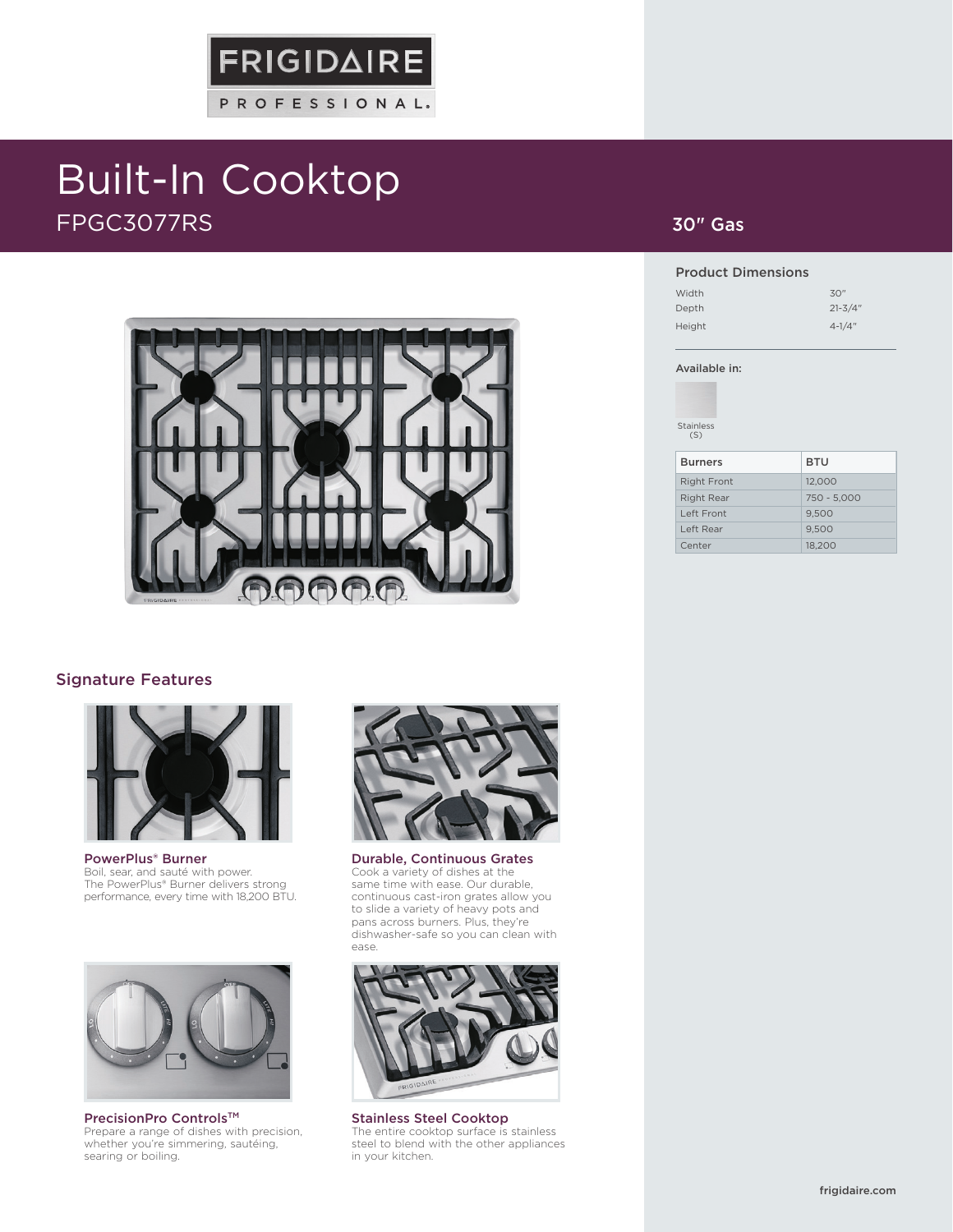# **FRIGIDAIRE**

FPGC3077RS 30" Gas **Drop-In Gas Cooktops (Front Controls)**

| Features                                                                        |                                              |
|---------------------------------------------------------------------------------|----------------------------------------------|
| Controls                                                                        | PrecisionPro™                                |
| Surface Type                                                                    | <b>Stainless Steel Recessed</b>              |
| <b>Sealed Gas Burners</b>                                                       | Yes                                          |
| Grates                                                                          | Continuous Cast Iron<br>w/Black Matte Finish |
| Right Front Burner (BTU)                                                        | 12,000                                       |
| Right Rear Burner (BTU)                                                         | 750 to 5,000                                 |
| Left Front Burner (BTU)                                                         | 9,500                                        |
| Left Rear Burner (BTU)                                                          | 9,500                                        |
| Center Burner (BTU)                                                             | 18,200                                       |
| Control Location                                                                | Center Front                                 |
| Knob Color                                                                      | Stainless                                    |
| Knob Type                                                                       | Cast Metal                                   |
| <b>Optional Accessories</b>                                                     |                                              |
| Griddle                                                                         | Included                                     |
| Certifications                                                                  |                                              |
| A.D.A. Compliant <sup>1</sup>                                                   | Yes                                          |
| Specifications                                                                  |                                              |
| Power Supply Connection Location                                                | Right Rear                                   |
| Gas Supply Connection Location                                                  | Right Rear                                   |
| LP Gas Conversion Kit                                                           | Included                                     |
| Voltage Rating                                                                  | 120V/60Hz/15A                                |
| Amps @ 120 Volts <sup>2</sup>                                                   | 1.0                                          |
| Minimum Circuit Required (Amps)                                                 | 15                                           |
| Approved for Electric Single<br>Wall Oven Combination Installation <sup>3</sup> | Yes                                          |
| Shipping Weight (Approx.)                                                       | 55 Lbs.                                      |

'When properly installed, this model is A.D.A.-qualified based on the<br>United States Access Board's A.D.A./A.B.A. Accessibility Guidelines and<br>the Department of Justice's 2010 A.D.A. Standards for Accessible Design. *2For use on adequately wired 120V, dedicated circuit having 2-wire service with a separate ground wire. Appliance must be grounded for safe operation.*

*3Cooktops are approved for installation above any of our Electric Single Wall Ovens.*



*NOTE: For planning purposes only. Always consult local and national electric and gas codes. Refer to Product Installation Guide for detailed installation instructions on the web at frigidaire.com.*



| <b>Product Dimensions</b> |             | <b>Cutout Dimensions</b> |                   |
|---------------------------|-------------|--------------------------|-------------------|
| A - Width                 | 30"         | Width (Min.)/(Max.)      | 28-1/4" / 28-5/8" |
| B-Depth                   | $21 - 3/4"$ | Depth (Min.)/(Max.)      | 19-3/8" / 19-3/4" |
| C-Height                  | $4 - 1/4"$  | Height                   | 8"                |

*Granite Countertop Installation Kit available.*

**FRIGIDAIRE** USA • 10200 David Taylor Drive • Charlotte, NC 28262 • 1-800-FRIGIDAIRE • frigidaire.com CANADA • 5855 Terry Fox Way • Mississauga, ON L5V 3E4 • 1-800-265-8352 • frigidaire.ca